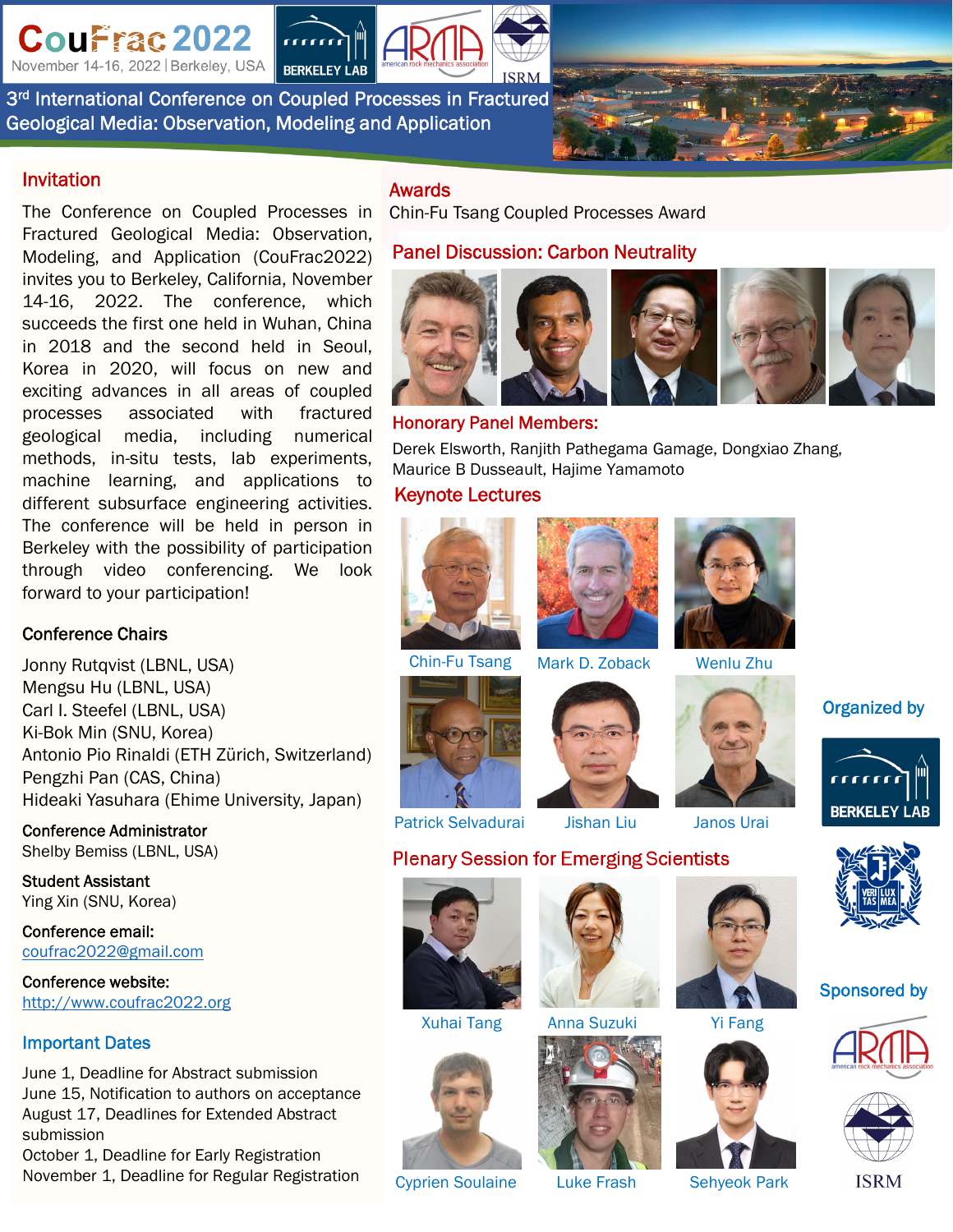CouFrac 2022 November 14-16, 2022 | Berkeley, USA



3<sup>rd</sup> International Conference on Coupled Processes in Fractured Geological Media: Observation, Modeling and Application

### Special Sessions

SS1: Machine learning for coupled processes in the earth sciences and engineering Conveners: Mengsu Hu, Laura J. Pyrak-Nolte

# **Sessions**

S1: Multi-physics of high-enthalpy and supercritical geothermal systems

Conveners: Francesco Parisio, Keita Yoshioka

S2: Fracture propagation modeling in porous media Conveners: Keita Yoshioka, Francesco Parisio

S3: THMC coupling in geologic CO2 storage: from lab to field scale

Conveners: Roman Makhnenko, Víctor Vilarrasa

S4: Soft stimulation in enhanced geothermal system Conveners: Zhihong Zhao, Bo Li

S5: Fostering geological hydrogen storage: Experiments, simulations, field observations Conveners: Pania Newell

S6: Induced seismicity: from understanding the triggering mechanisms to its forecasting Conveners: Víctor Vilarrasa, Roman Makhnenko

S7: Fusing data-driven and physics-based modeling in Enhanced Geothermal Systems Conveners: Thomas Poulet, Manolis Veveakis

S8: Numerical modelling of long term THM coupled processes in fractured hard rock Conveners: Diego Mas Ivars

S9: Coupled THM hard rock fracture behaviour– laboratory experiments and numerical modelling Conveners: Diego Mas Ivars

S10: Coupled THM field experiments in fractured hard rock Conveners: Diego Mas Ivars

S11: Laboratory evaluation of shear behavior of rock fractures from micro to macro scale Conveners: Li Zhuang, Fengshou Zhang, Bo Li

S12: Exploring the THM processes via geophysical parameters: from laboratory experiments to field tests Conveners: Takuya Ishibashi, Yusuke Mukuhira, Sho Ogata

S13: Hydraulic fracturing in deep oil/gas reservoirs with complex geologic discontinuities Conveners: Xuhai Tang, Haiyan Zhu

### **Sessions**

S14: Controlled enhanced geothermal system (EGS) development Conveners: Hannes Hofmann, Günter Zimmermann

S15: Hydromechanical interactions and seismic hazards in mineral resources exploitation

Conveners: Wenzhuo Cao, Qinghua Lei

S16: THM processes in thermal and gas storage in geological formations

Conveners: Hejuan Liu, Pengzhi Pan, Zhaofeng Wang

S17: Advances in hydraulic fracture modeling and applications Conveners: Fengshou Zhang, Egor Dontsov

S18: Multi-scale and multiphysics coupled processes in dynamics of geological discontinuities and application to subsurface energy storage and waste disposal Conveners: Kyung Won Chang, Jeoung Seok Yoon

S19: Mechanical effects on fluid flow and contaminant transport in rock fractures Conveners: Liangchao Zou, Jan-Olof Selroos

S20: Numerical modelling of coupled thermo-hydromechanical processes in fractured rocks Conveners: Bruno Figueiredo, Jeffrey Hyman

S21: Numerical modelling of the interaction of coupled thermo-hydro-mechanical processes and complex geological settings and heterogeneities Conveners: Bruno Figueiredo, Jeffrey Hyman

S22: Coupled thermal, hydrological, mechanical and chemical (THMC) in engineered barrier system and the host rock for high-level radioactive waste repositories Conveners: LianGe Zheng, Jonny Rutqvist

S23: Coupled processes in the Earth's critical zone Conveners: Qinghua Lei, Carl Steefel

S24: The role of fracture evolution in fluid and solute migration and leakage

Conveners: Sergi Molins

S25: Understanding flow paths and coupled processes in rock salt

Conveners: Laura Blanco-Martin

S26: Fluid and solute transfers in clay-rich fractured media Conveners: Christophe Tournassat, Roman Makhnenko, Thomas Gimmi